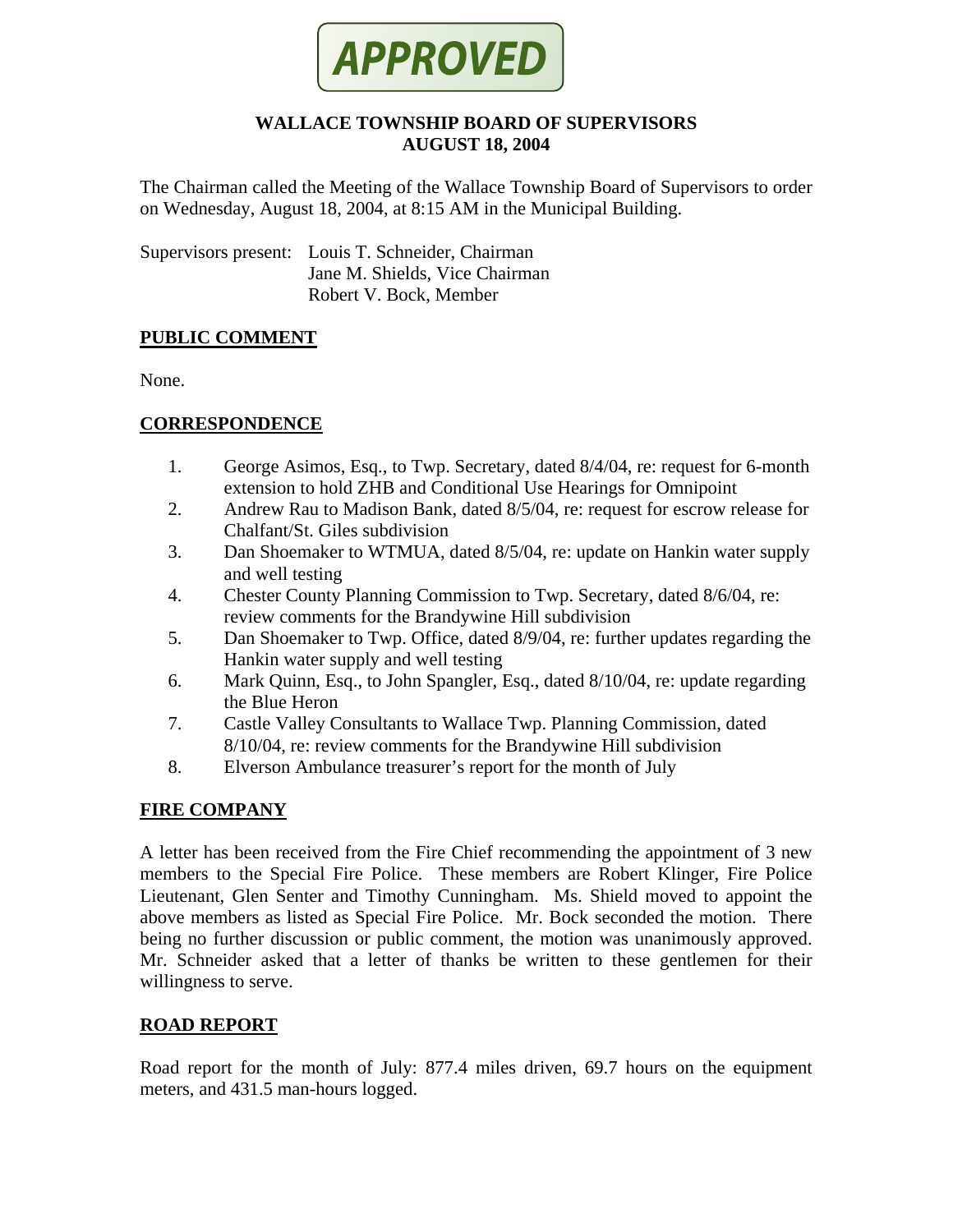## **AUGUST 18, 2004 PAGE 2**

Performed routine road inspections on Mondays. Cleaned all storm drains after heavy rains. Removed all trash from parks once a week. Cleaned all fire pits at Burgess Park. Completed a count of all storm drain piping in accordance with the requirements for the NPDES Permit. Milled, paved and sealed all joints on Ada's Way and Fleming Drive. Replaced a stop sign at Marshall and Highspire Road. Cut new windows into the new garage doors that were installed at the maintenance garage. Installed landscape fabric and mulch and removed a falling tree at the township building. All fire extinguishers have the yearly maintenance. Mr. Schneider asked Mr. Smith to please check the basement of the township building for water. He stated that it appears that mold is growing on the building but only in the area around the basement.

Three paper proposals were received for drain work needed on Marshall Road and a pipe replacement on Barneston Road. Proposals are for labor and equipment only. The Township will be purchasing all of the materials. It is believed that state liquid fuels could be used for the purchase of the material but will be checked with the township treasurer. Based on the recommendations of Mr. Smith, Mr. Bock moved to accept the lowest proposal submitted. Ms. Shields seconded the motion. There being no further discussion or public comment, the motion was unanimously approved.

# **PLANNING COMMISSION**

Skip McGrew reported the applicant was not present to discuss the Old Orchard plan.

Theresa Lemley of Riley-Riper, Nina Cidel of Heritage Builders and Victor Kelly of Commonwealth Engineering appeared representing the applicant on the Wheeler tract subdivision. Ms. Lemley acknowledged receipt of Mr. Kologie's engineering review letter and stated that most of the issues raised will be corrected or resolved by a revised plan. Some issues were discussed at the PC meeting.

The zoning ordinance recommends two entrances to tracts with more than 15 units. The applicant is prepared to maintain a section of the existing driveway as an emergency entrance route. The Planning Commission feels this entrance is unnecessary but asks that the applicant consult the Fire Marshall on this issue as well as the number and placement of water tanks or dry hydrants.

Because of the importance of the proposed trail route, the Township will accept the 10% public land dedication to assure that the trail remains public and provide a small rest/picnic area along the trail.

The zoning ordinance also calls for a buffer of at least 150' on tract land adjacent to "public park land (county, state, or federal)". The Planning Commission believes this requirement does not apply to Township parklands.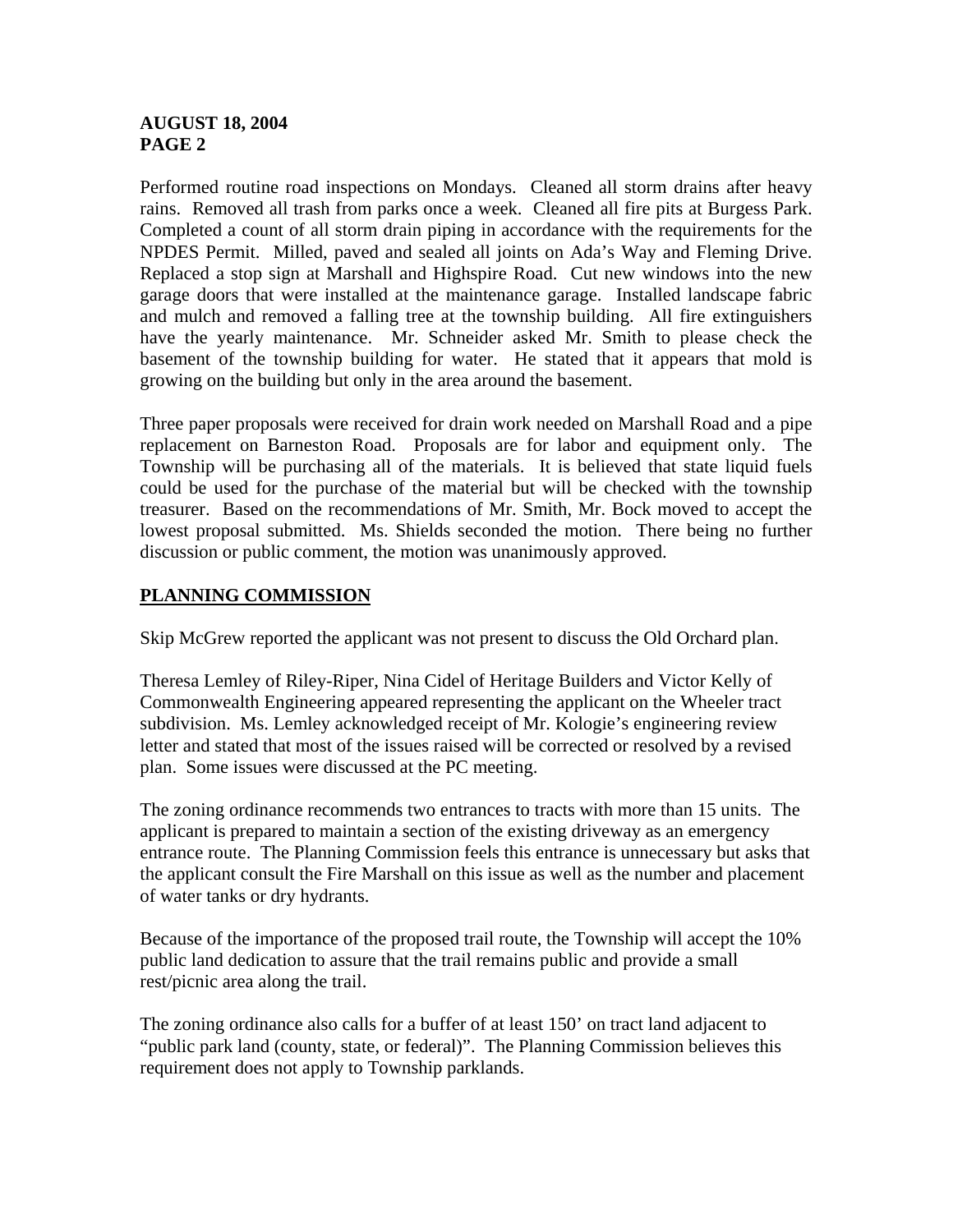## **AUGUST 18, 2004 PAGE 3**

A section in the Subdivision and Land Development Ordinance deals with tree and woodlands protection. A limit of disturbance line set to minimize tree removal must be added to the plan. All trees beyond the limit will be protected during the development phase. A neighbor to the north of the property noted that property owners may choose to remove trees on their lots and asked that the properties be deed restricted to prevent such removal. Ms. Lemley stated that the applicant is unwilling to deed restrict the lots. Although the Planning Commission pointed out that the Zoning ordinance prohibits large-scale removal of trees without Township oversight. Bill Moore stated that the trees in question are not for a visual buffer. They are large trees that they are trying to protect.

The subdivision and Land Development Ordinance also states a Township preference for interior planting islands in cul-de-sacs. Due to maintenance and access issues presented by such islands, the Planning Commission does not recommend them in this situation. Ed Smith stated that they are not practical. The cul-de-sac should be approximately 90 to 100 feet around without a planter. If a planter is installed the cul-de-sac would need to be larger to allow for the plow trucks.

The Planning Commission continued their review of the Subdivision and Land Development Ordinance revisions.

The Planning Module has been submitted for Hankin and the PC will make conditional recommendations at their next meeting.

## **SUBDIVISIONS**

- 1. #04-1 Old Orchard Estates
- 2. #04-2 Edgemoor Run (Bernard) Reaffirmation of plan approval
- 3. #03-4 Brandywine Hill (Wheeler)

## **OLD BUSINESS**

None.

#### **NEW BUSINESS**

None.

#### **PUBLIC COMMENT**

Mr. McGrew inquired as to the status of the Blue Heron. Mr. Schneider stated that a proposed inspection has been discussed to include L&I, County Fire Marshall, and the Township Zoning Officer. Pending the outcome of the inspections, the Board will determine how to proceed.